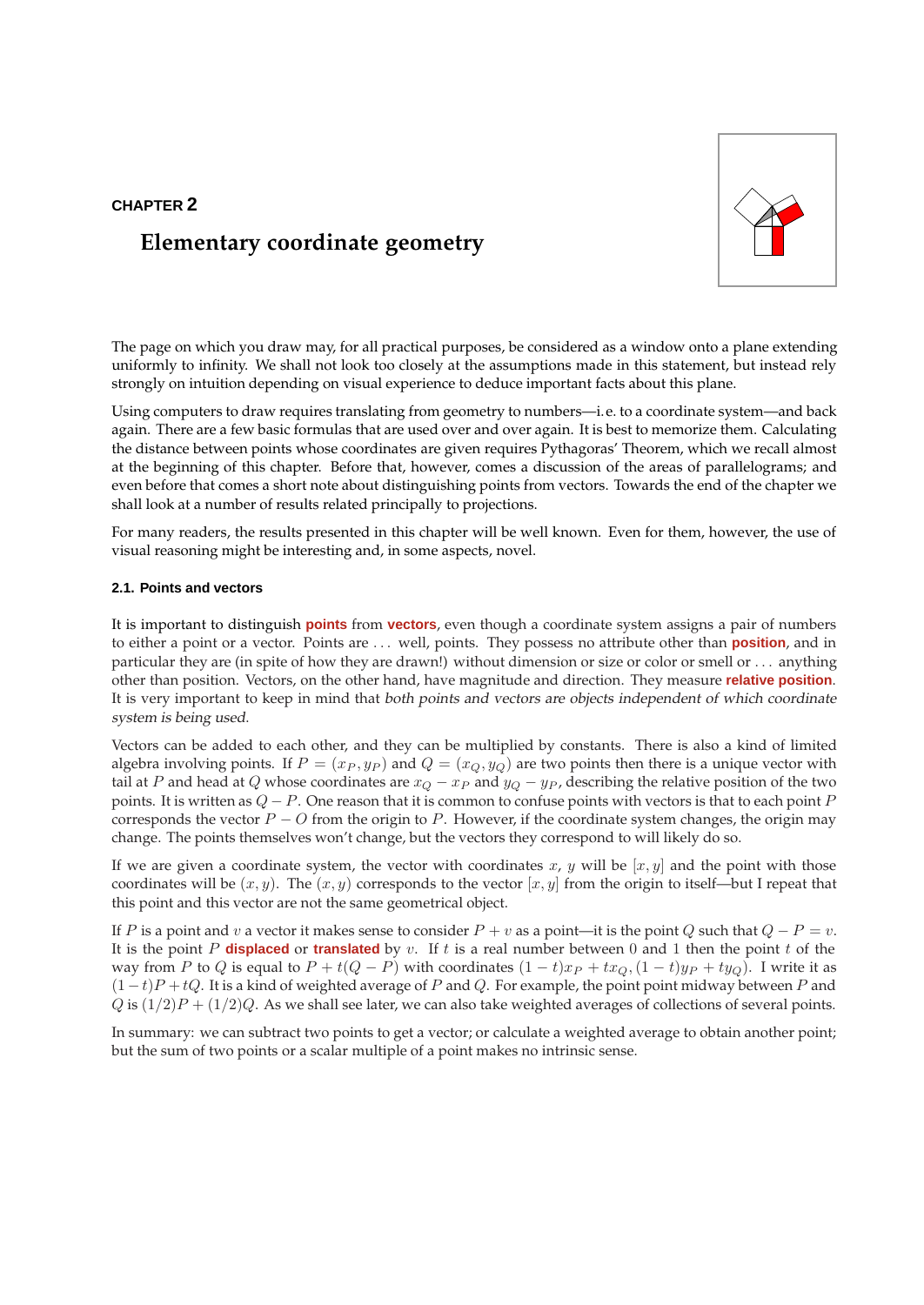#### **2.2. Areas of parallelograms**

Area is a somewhat sophisticated concept, not easily analyzed in complete rigor. We are used to thinking of it as a number, but of course the number involved depends on the units involved—it is really a ratio of the area of a region to that of a unit square. So area seems to be a fundamental, geometrical characteristic of a region. It is interesting that Euclid starts off Book I of the **Elements** with properties of area that are encapsulated in a few particularly simple axioms. One of these is that congruent regions have the same area. Recall that one region is said to be **congruent** to another if it is obtained from it by translation, rotation, or reflection, without altering the relative distances between points of the region. Another basic principle is the **additive principle of areas**: If two regions have the same area and congruent regions are added to each, then the new regions also have the same area. This leads to the following more general criterion, which is very close to the one used implicitly by Euclid in his treatment of area:

• (Euclid's first criterion for areas) Two regions have the same area if they can be chopped into smaller pieces which are congruent.

This does not allow for a treatment of areas with curved boundaries, but it does allow us to see that

• A parallelogram has the same area as a rectangle with the same base and height.

Why is this true? A proof according to Euclid's criterion must show how to decompose the parallelogram and the rectangle into congruent pieces. In some circumstances, this is simple. The complexity of the decomposition involved depends on how skewed the parallelogram is, or how far removed it is from the rectangle it is to be compared to. If it not too skewed, then we can lop off a triangle at one end of the parallelogram and paste it in at the other to make a rectangle.



But this means exactly that in these circumstances we can decompose the rectangle and the parallelogram into congruent pieces.

If the parallelogram is very skewed, however, then what we lop off at one end is not a triangle, and this argument fails.



The first, simple argument works when the parallelogram is **mildly skewed**—i.e. when the piece chopped off one end is indeed a triangle. This happens when the entire parallelogram fits into the region shown in this figure:



Just about all proofs of the result are the same for mildly skewed parallelograms. There are lots of different ways to proceed for the rest. Here are a few:

**Proof 1.** We can get an idea of a possible way to proceed if we again translate the lopped off region to the left and glue it on, just as if it were a triangle.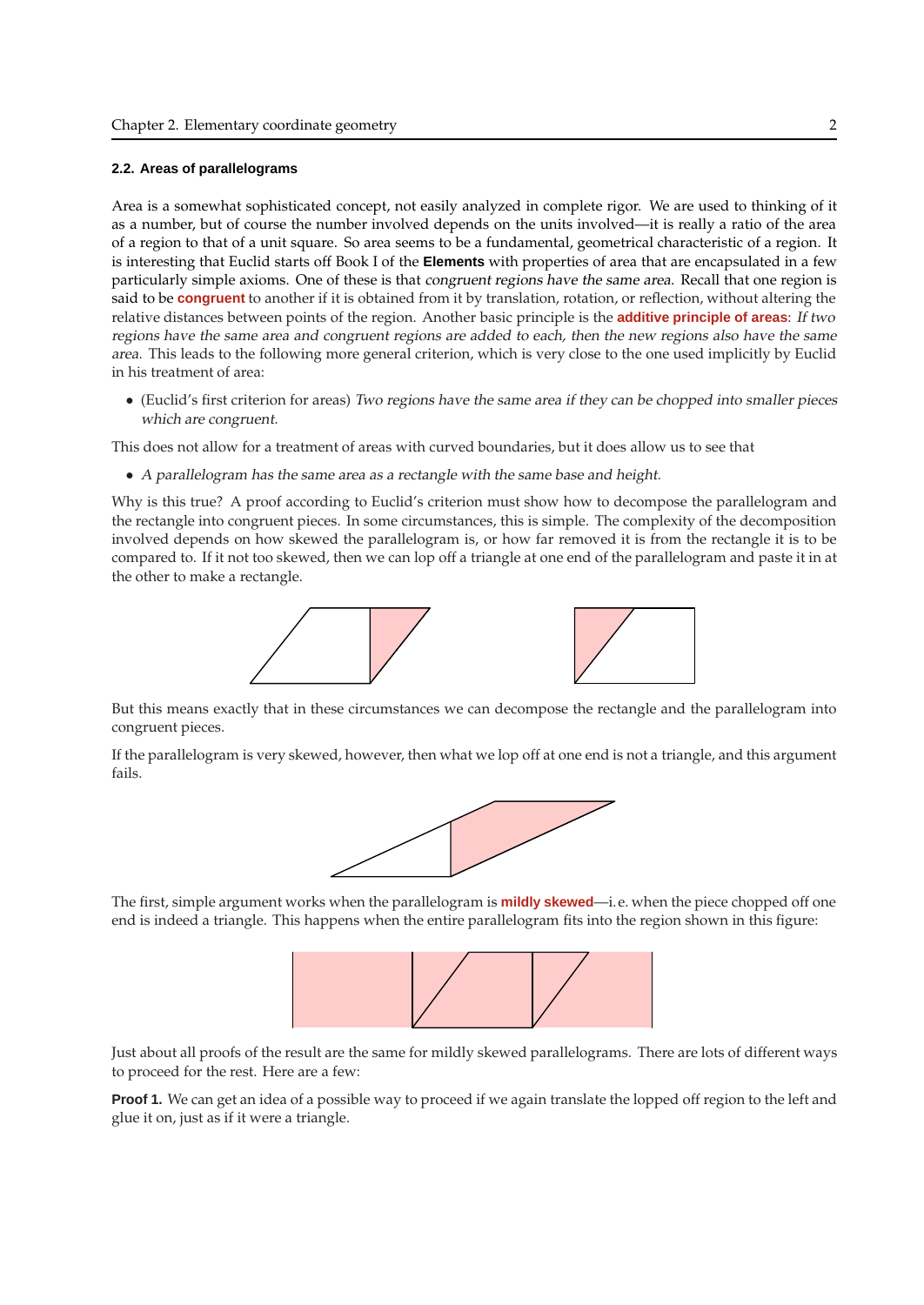

The natural thing to do now is to lop off the bit of triangle at the far right and shift it back again to fill in a rectangle. This gives us finally a way to chop up both the rectangles and the original parallelogram into congruent regions.



As the parallelogram gets more and more skewed, the number of pieces the parallelogram gets chopped up into increases, but there is a definite pattern to the way things go. Here are a couple of pictures to show what happens:



**Exercise 2.1.** Define the **skew** of a parallelogram to be the length of the perpendicular projection of its upper left corner onto its base line, divided by the length of the base. Count negatively to the left. <sup>A</sup> parallelogram is <sup>a</sup> rectangle if and only if its skew is 0. The argument above shows that if the skew s satisfies  $0 < s \leq 1$ , then the simple decomposition will prove the claim. Explain by a picture what happens if  $-1 \le s < 0$ .

**Exercise 2.2.** Explain the argument in the previous exercise by producing figures in PostScript.

**Exercise 2.3.** The second group of pictures shows what happens if  $1 < s \le 2$ . What about  $-2 \le s < -1$ ?  $2 < s \leq 3$ ?

**Exercise 2.4.** If the skew s satisfies  $n < s \le n + 1$  (*n* positive), what is the least number of pieces in the decomposition of the parallelogram and rectangle into congruent pieces suggested by the above reasoning?

**Exercise 2.5.** The reasoning above has just shown how the decomposition of rectangle and parallelogram works in <sup>a</sup> few cases, and the exercises above have shown how to include <sup>a</sup> few more cases. Write out in detail <sup>a</sup> recipe for making congruent decompositions of rectangle and parallelogram that will prove the claim when the skew s satisfies  $0 < n < s \leq n + 1$ .

**Proof 2.** The transformation of a rectangle into a parallelogram with the same base and height is called a **shear**.



The result we are proving amounts to this: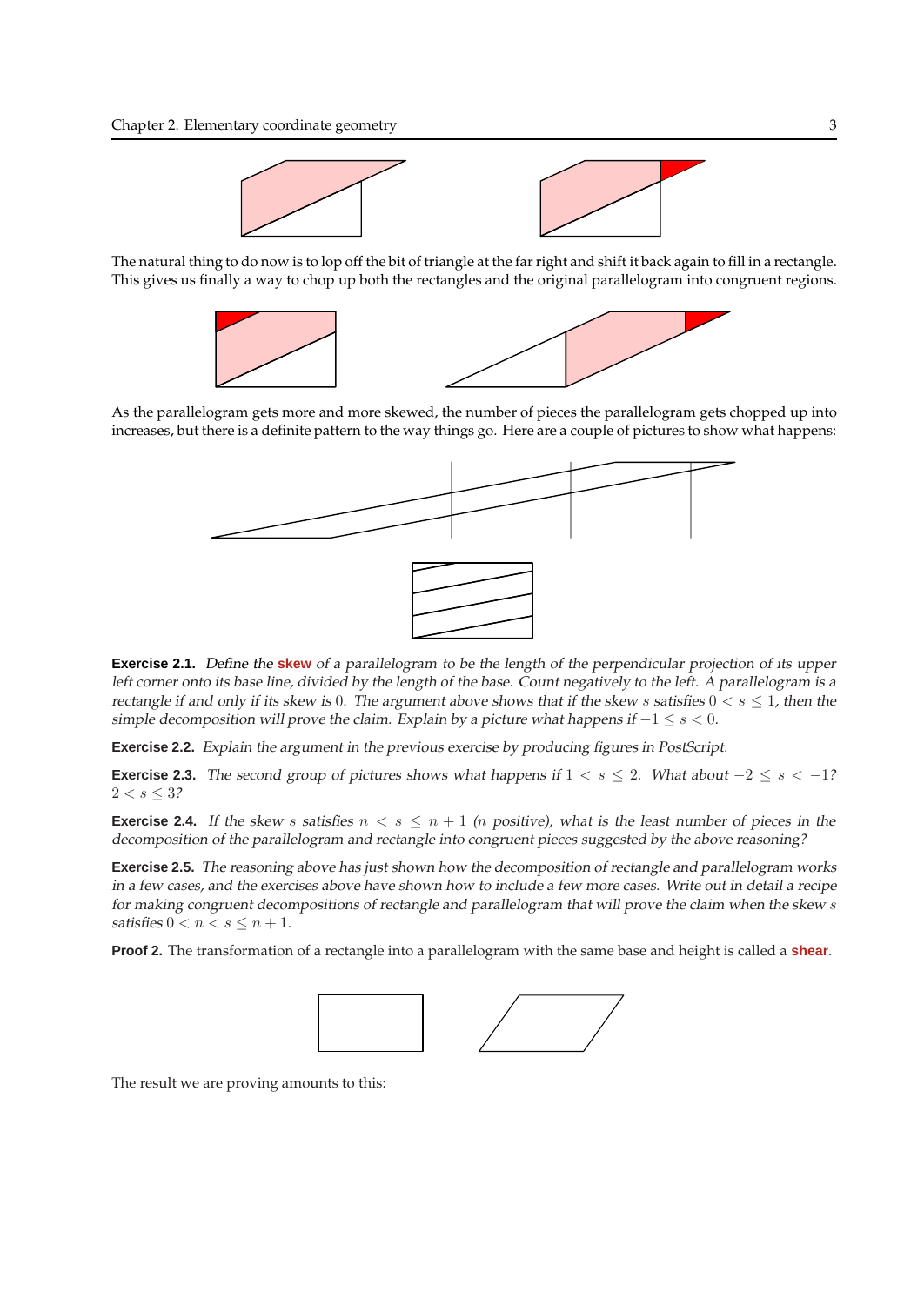#### • Shears preserve area.

A shear can be visualized as a continuous sequence of sliding motions, if you think of the original rectangle as made up of very thin strips piled on top of each other. Like a sliding deck of cards.



In this way, preservation of area under shear becomes intuitive—you can think of the rectangle as an infinite number of horizontal strips piled on top of one another. Shearing it just translates each of these, not changing its area, hence not changing the area of the total figure as it is sheared. This sort of reasoning is not always dependable, but it is valuable nonetheless. Historically, it played an important role in the development of calculus long before the nature of limits was understood clearly. Here, however, it suggests an entirely valid and perhaps the best motivated proof of the result. We don't have to chop up the rectangle into an infinite number of horizontal strips, but just enough strips so that each one becomes only a mildly skewed parallelogram when it is sheared.



**Proof 3.** That two parallelograms with the same base and height have the same area is Proposition I.35 in Euclid's **Elements**. But his proof of it depends on the **subtractive principle of areas**: If congruent regions are taken away from two regions of equal area, then the remaining regions have equal area.

The simplest of all proofs depends on this principle, but it is not the same as Euclid's. It can be explained in a single pair of diagrams:



**Exercise 2.6.** Analyze Euclid's own proof of I.35 by breaking it up into a sequence of pictures.

**Exercise 2.7.** Neither the result nor any of these proofs depends on interpreting area as a number, nor even how to compare the area of two distinct rectangles. Make <sup>a</sup> first step in this direction by explaining in your own words how to construct geometrically, for any rectangle with base  $\bar{b}$  and height a, a square of the same area. (This is II.14 of Euclid's **Elements**).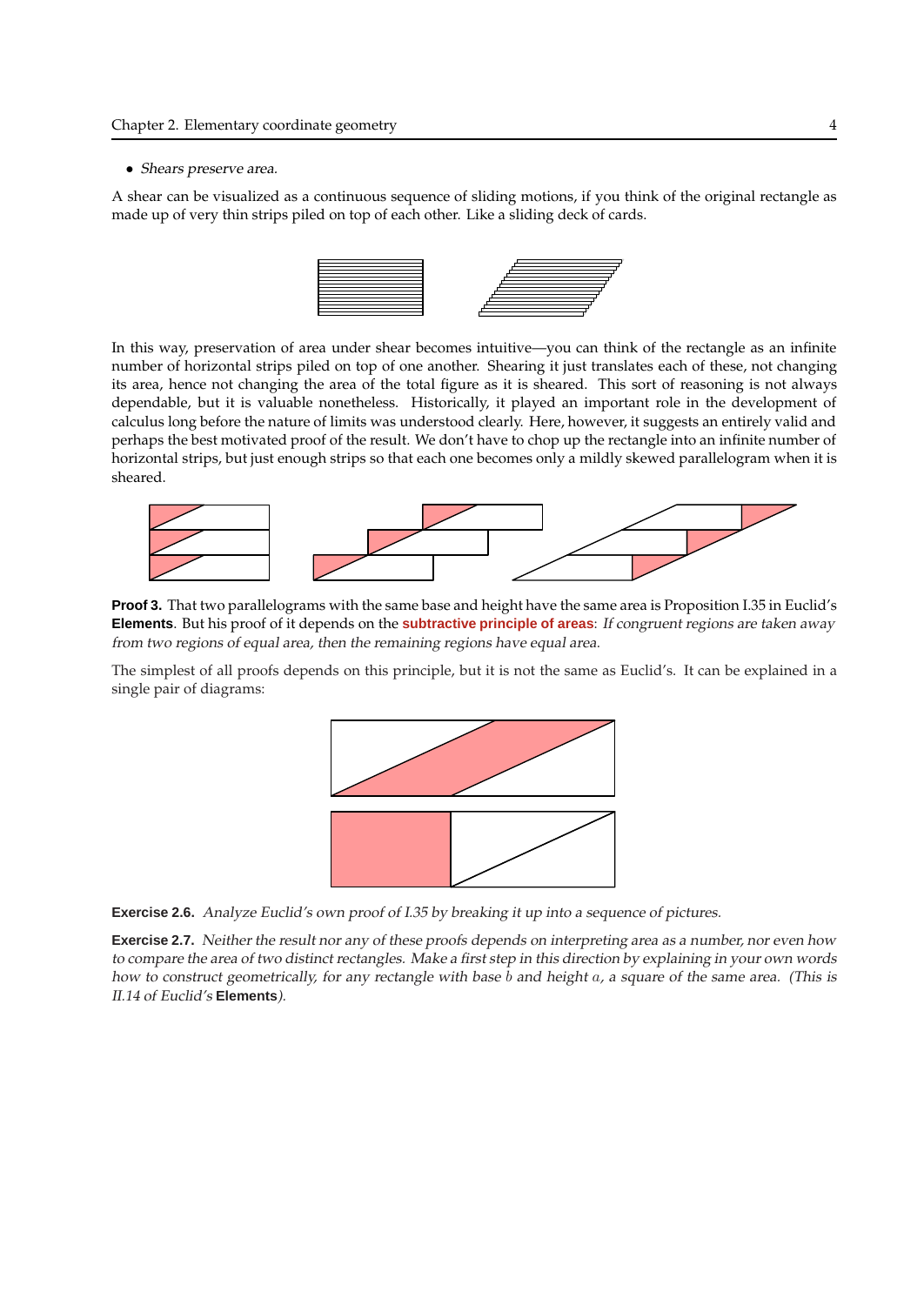#### **2.3. Lengths**

The principal result concerning lengths is Pythagoras' Theorem.

• For a right-angled triangle with short sides  $a$  and  $b$  and long side  $c$ ,  $c^2 = a^2 + b^2$ .

This result, as also the one in the previous section, can be phrased in terms of equality of areas. We erect squares on each of the sides of the given triangle. The Theorem asserts neither more nor less than that

• The area of the largest square is the sum of the areas of the other two.



There are many ways to prove Pythagoras' Theorem. There is even a book which purports to contain 365 different proofs, one for each day of the year (and includes a few extra). The proof given here is close to Euclid's own (Pythagoras' Theorem is I.47 in the **Elements**). I first saw it in a book by Howard Eves, but it probably derives originally from the proof of a generalization of Pythagoras' Theorem due to the later Alexandrian mathematician Pappus.

It exhibits a decomposition of the larger square (the 'square on the hypotenuse') into rectangles whose areas match the smaller squares (the 'squares on the sides').



The proof proceeds by a sequence of shears and translations, which we know to preserve areas, transforming the rectangles in the large square into the squares on the sides.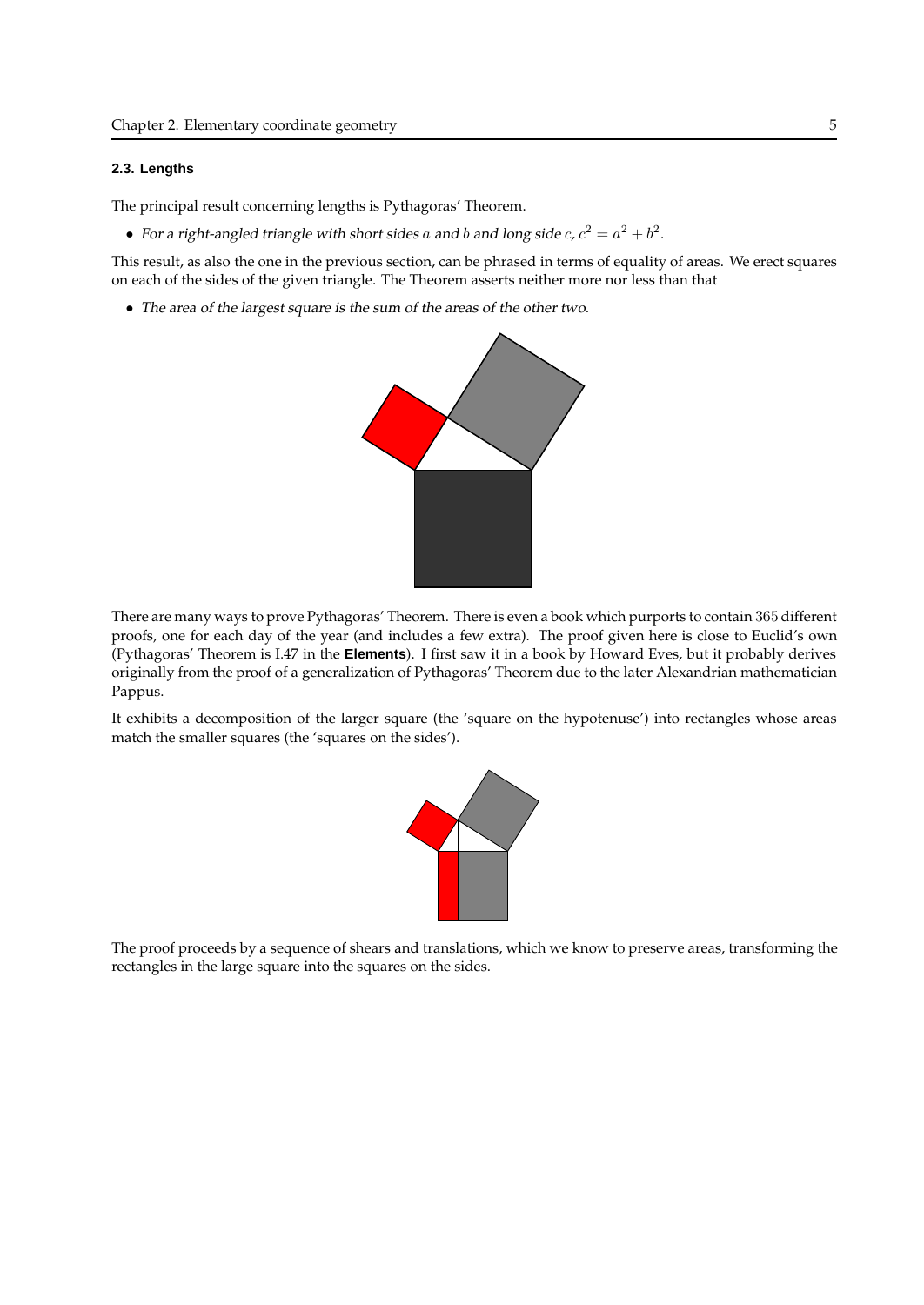

**Exercise 2.8.** This is very elegant, but if looked at closely there appear to be <sup>a</sup> few gaps. Find them and fill them in.

## **2.4. Vector projections**

If  $v$  is a vector in the plane, then any other vector  $u$  can be expressed as the sum of a vector  $u_0$  parallel to  $v$  and a vector  $u_\perp$  perpendicular to it.



We ask the following question: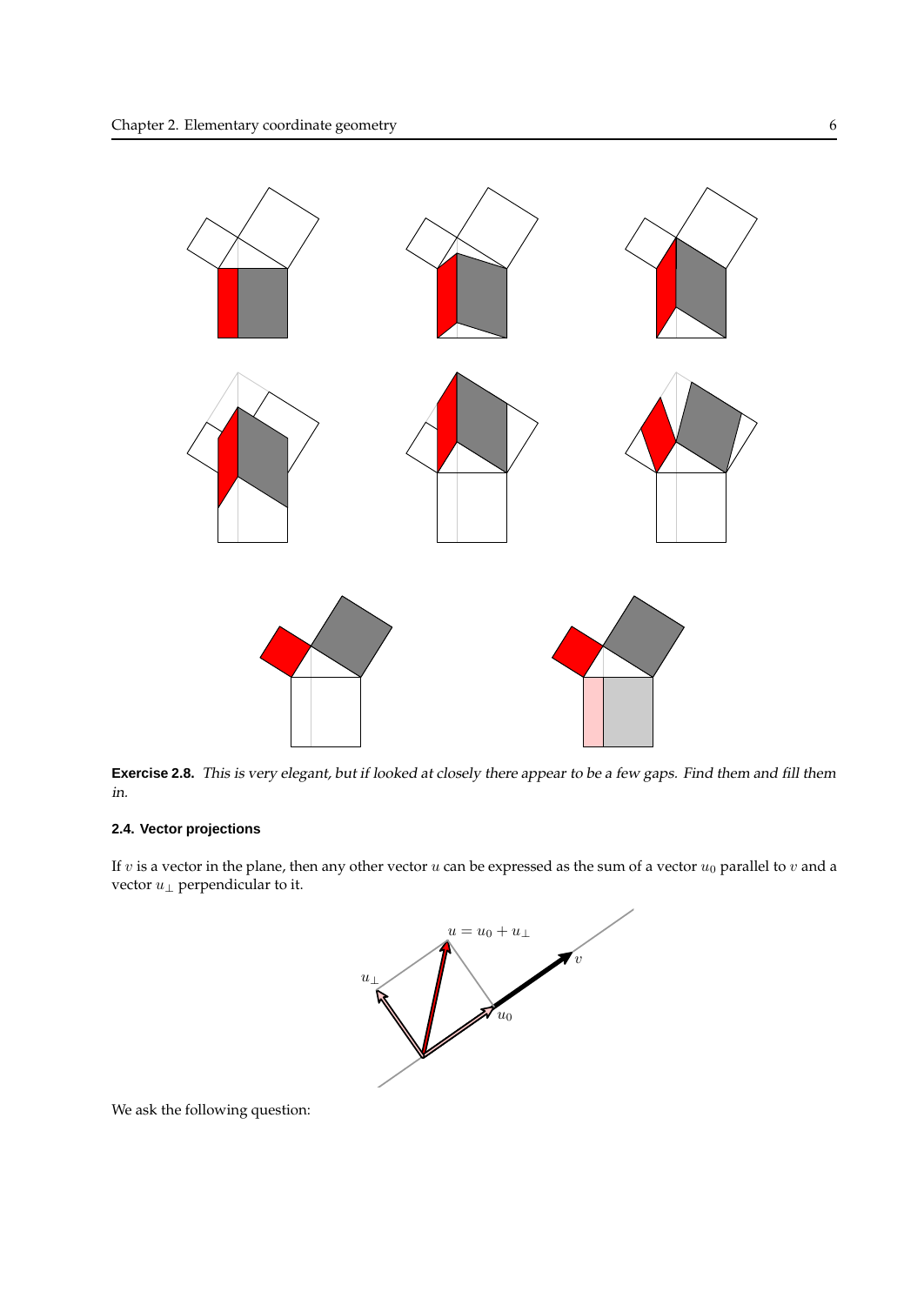• If  $v = [a, b]$  and  $u = [x, y]$ , how do we calculate  $u_0$ ?

The projection  $u_0$  will be a scalar multiple of v, say  $u_0 = cv$ , and our problem is to calculate c. The length of the projection will be

$$
||u_0|| = |c| ||v||.
$$

So if we know the length  $||u_0||$ , we can calculate  $|c| = ||u_0||/||v||$ . In order to get the sign of c, we introduce the notion of **signed length**. If the ordinary length of the projection is s, then its signed length (relative to the vector v) is just s if the projection is in the same direction as v, but  $-s$  if in the opposite direction.



We now need to find a formula for the signed length of  $u_0$ .

The first observation is that the parallel projection is an additive function of u, which means that if  $u = u_1 + u_2$ then the projection of u is the sum of the projections of  $u_1$  and  $u_2$ .



Since  $u$  is equal to the sum of its projections onto the  $x$  and  $y$  axes, it is only necessary to find the signed lengths of the projections of  $[x, 0]$  and  $[0, y]$  and add them together.

Let's look at the projection of  $[x, 0]$ .

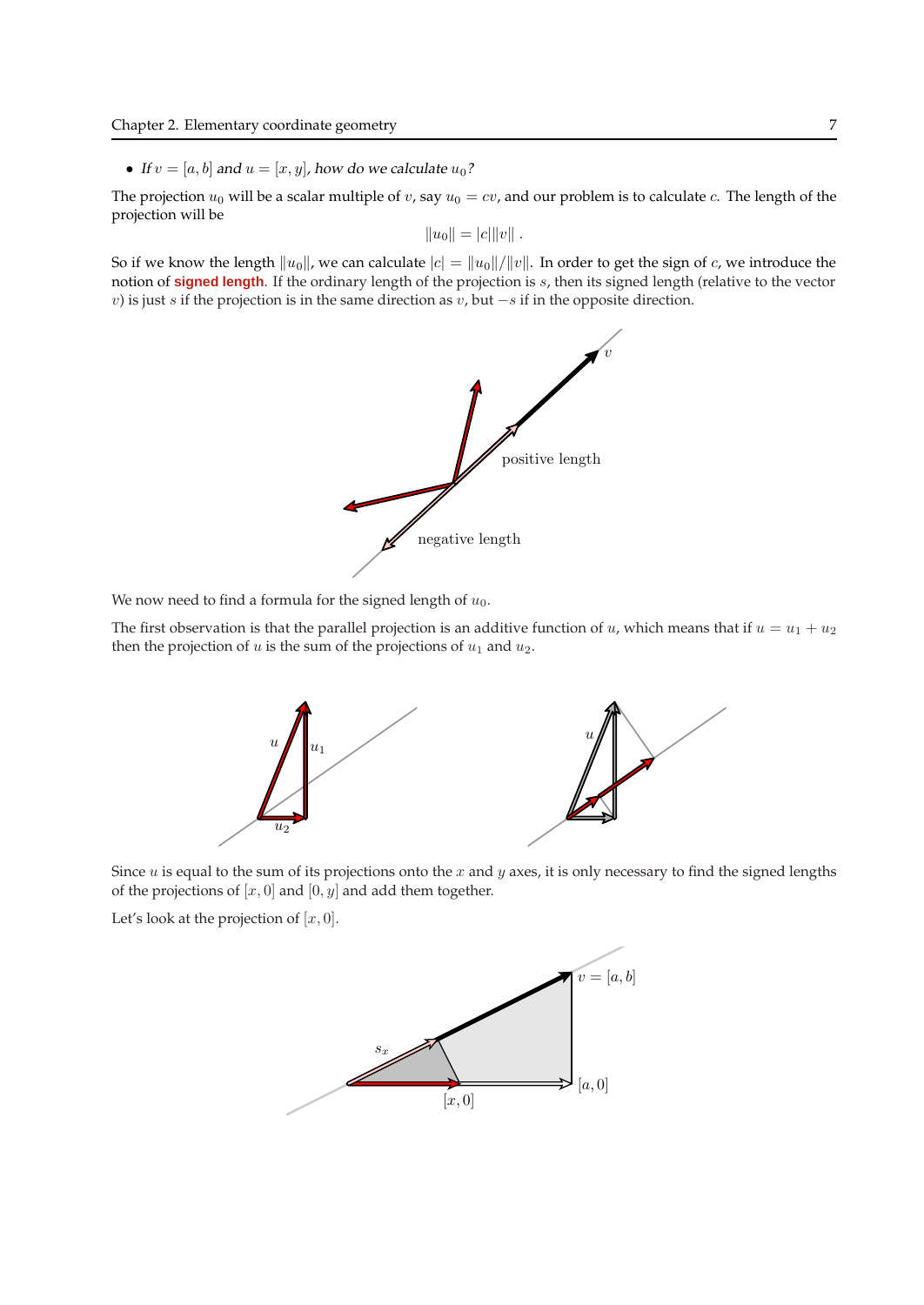Let  $s_x$  be the signed length of the projection of  $[x, 0]$ , and let  $v = [a, b]$ . The two triangles in the figure are similar, so we see that

$$
\frac{s_x}{x} = \frac{a}{\|v\|}, \quad s_x = \frac{ax}{\|v\|}
$$

Similarly if  $s_y$  is that of  $[0, y]$  then



.

The figure deals with positive lengths, but the final result remains valid for negative ones as well. Hence the signed length of  $u = [x, y]$  is

$$
s = s_x + s_y = \frac{ax + by}{\|v\|}.
$$

• If  $u = [x, y]$  and  $v = [a, b]$  are vectors, the projection of u onto a line parallel to v is

$$
\frac{ax + by}{\sqrt{a^2 + b^2}} \frac{[a, b]}{\sqrt{a^2 + b^2}} = \left(\frac{ax + by}{a^2 + b^2}\right) [a, b].
$$

There is another formula for the signed length. If  $\theta$  is the angle between u and v then



If we compare the two formulas we see that the angle  $\theta$  between the vectors  $v = [a, b]$  and  $u = [x, y]$  can be found from this identity:

$$
\cos \theta = \frac{ax + by}{\|u\| \|v\|}.
$$

If  $u = [a, b]$  and  $v = [x, y]$  then the numerator of the formula above is called their **dot product**:

$$
u \bullet v = ax + by \ .
$$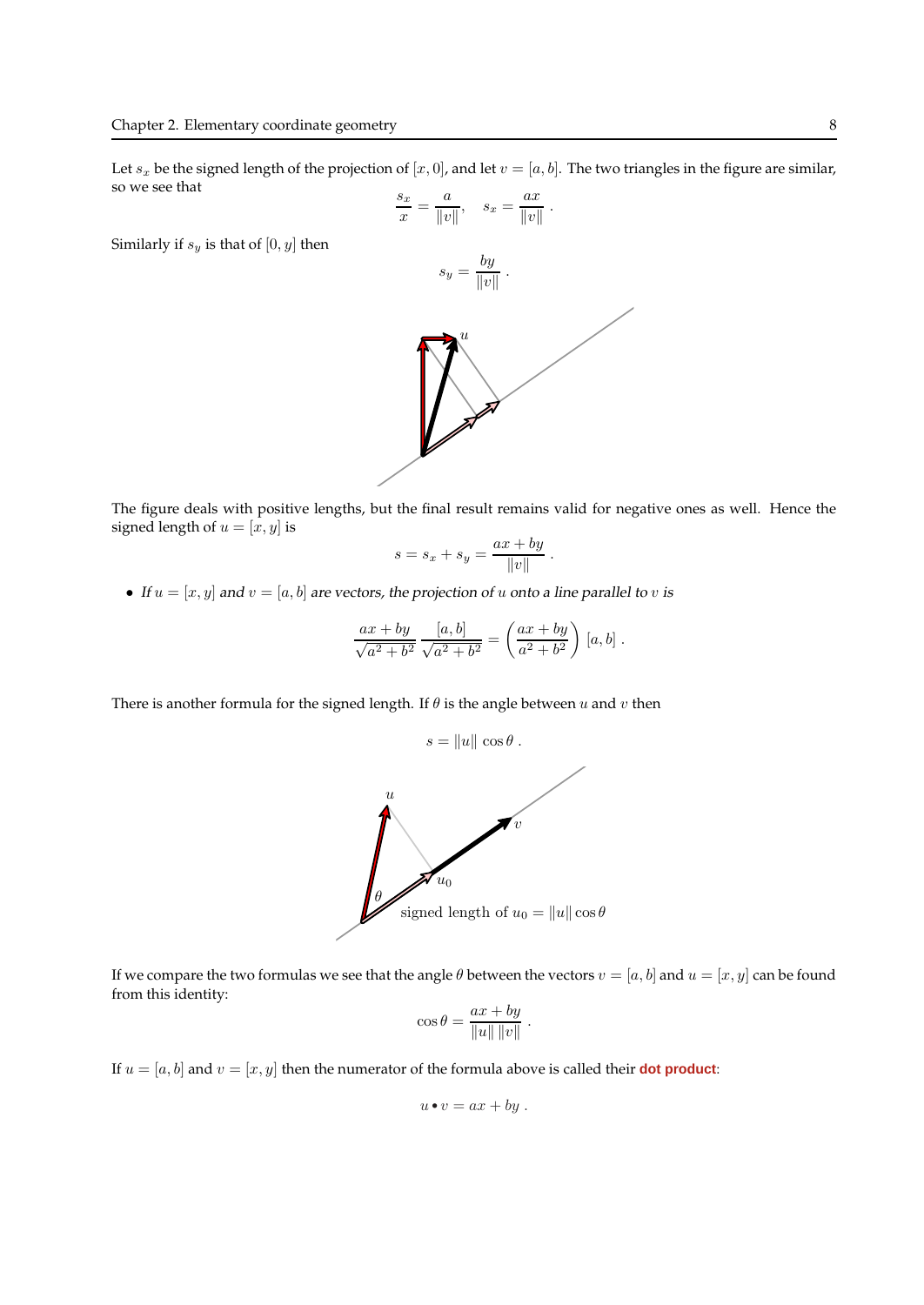Thus the formula for the cosine of the angle between them becomes

$$
\cos \theta = \frac{u \bullet v}{\|u\| \|v\|}
$$

.

The dot product satisfies a number of simple formal algebraic rules:

$$
cx \bullet y = c(x \bullet y)
$$

$$
x \bullet cy = c(x \bullet y)
$$

$$
(x + y) \bullet z = x \bullet z + y \bullet z
$$

$$
x \bullet x = ||x||^2
$$

where  $||x||$  is the length of the vector  $x$ , the distance of its head from its tail.

## **2.5. Rotations**

We now look at a new problem: Suppose we start with the vector  $v = [x, y]$  and rotate it around the origin by angle  $\theta$ . What are the coordinates of the new vector?



Rotation by  $\theta$ 

The answer to this depends directly on the answer to the simplest case, that where the angle is  $90^{\circ}$ .

• If  $v = [x, y]$  then rotating v counter-clockwise by 90° gives us  $v_{\perp} = [-y, x]$ .

This can be seen easily in this picture:



But now we are in good shape, since from this figure



v rotated by  $\theta$  is  $(\cos \theta)v + (\sin \theta)v^{\perp}$ 

we can deduce: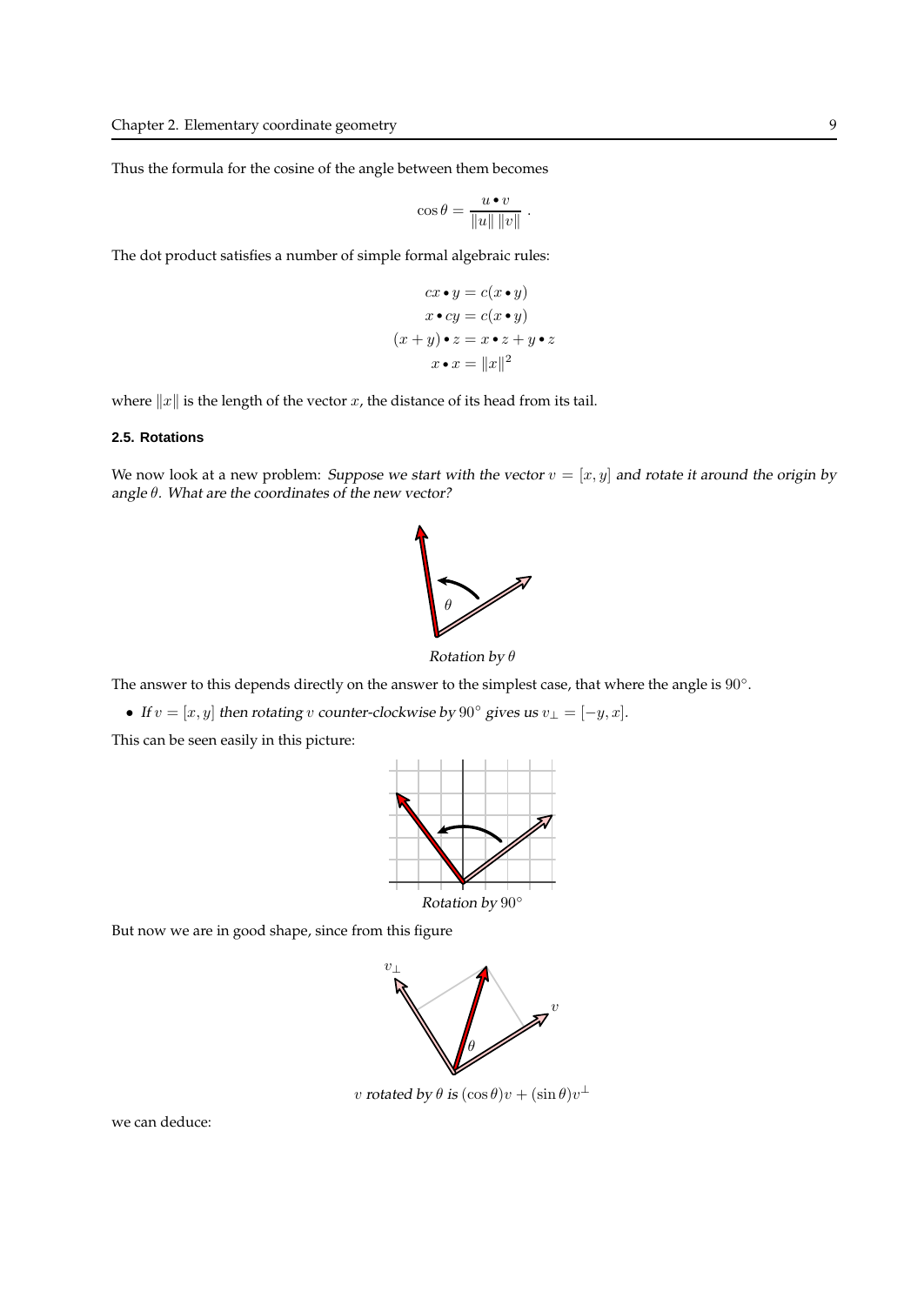• If  $v = [x, y]$  then rotating v by  $\theta$  gives us

$$
(\cos \theta)v + (\sin \theta)v_{\perp} = [x \cos \theta - y \sin \theta, x \sin \theta + y \cos \theta].
$$

This expression can be calculated by a matrix. Rotation by  $\theta$  takes the vector  $\begin{bmatrix} x & y \end{bmatrix}$  to

$$
\begin{bmatrix} x & y \end{bmatrix} \begin{bmatrix} \cos \theta & \sin \theta \\ -\sin \theta & \cos \theta \end{bmatrix}
$$

In this book, vectors will usually be row vectors, and matrices will multiply them on the right. This is a common convention in computer graphics, as opposed to that in mathematics, and makes especially good sense in dealing with PostScript calculations, as we shall see.

If v is the unit vector  $[\cos \alpha, \sin \alpha]$  and  $V_*$  is v rotated by  $\beta$ , we obtain on the one hand the vector corresponding to angle  $\alpha + \beta$ , and on the other, according to the formula for rotations I have just derived, the vector

$$
[\cos(\alpha+\beta),\sin(\alpha+\beta)] = [\cos\alpha,\sin\alpha] \begin{bmatrix} \cos\beta & \sin\beta \\ -\sin\beta & \cos\beta \end{bmatrix}.
$$

This gives us the cosine and sine sum rules:

$$
\cos(\alpha + \beta) = \cos \alpha \cos \beta - \sin \alpha \sin \beta
$$
  

$$
\sin(\alpha + \beta) = \sin \alpha \cos \beta + \cos \alpha \sin \beta
$$

## **2.6. The cosine rule**

The **cosine rule** is a generalization of Pythagoras' Theorem that applies to triangles which are not necessarily right-angled.



• (Cosine rule) In a triangle with sides  $a, b, c$ , and angle  $C$  opposite  $c$ 

$$
c^2 = a^2 + b^2 - 2ab \cos C \; .
$$

I sketch three proofs, the first a mixture of algebra and geometry, the second almost purely geometric, and the third almost entirely algebraic.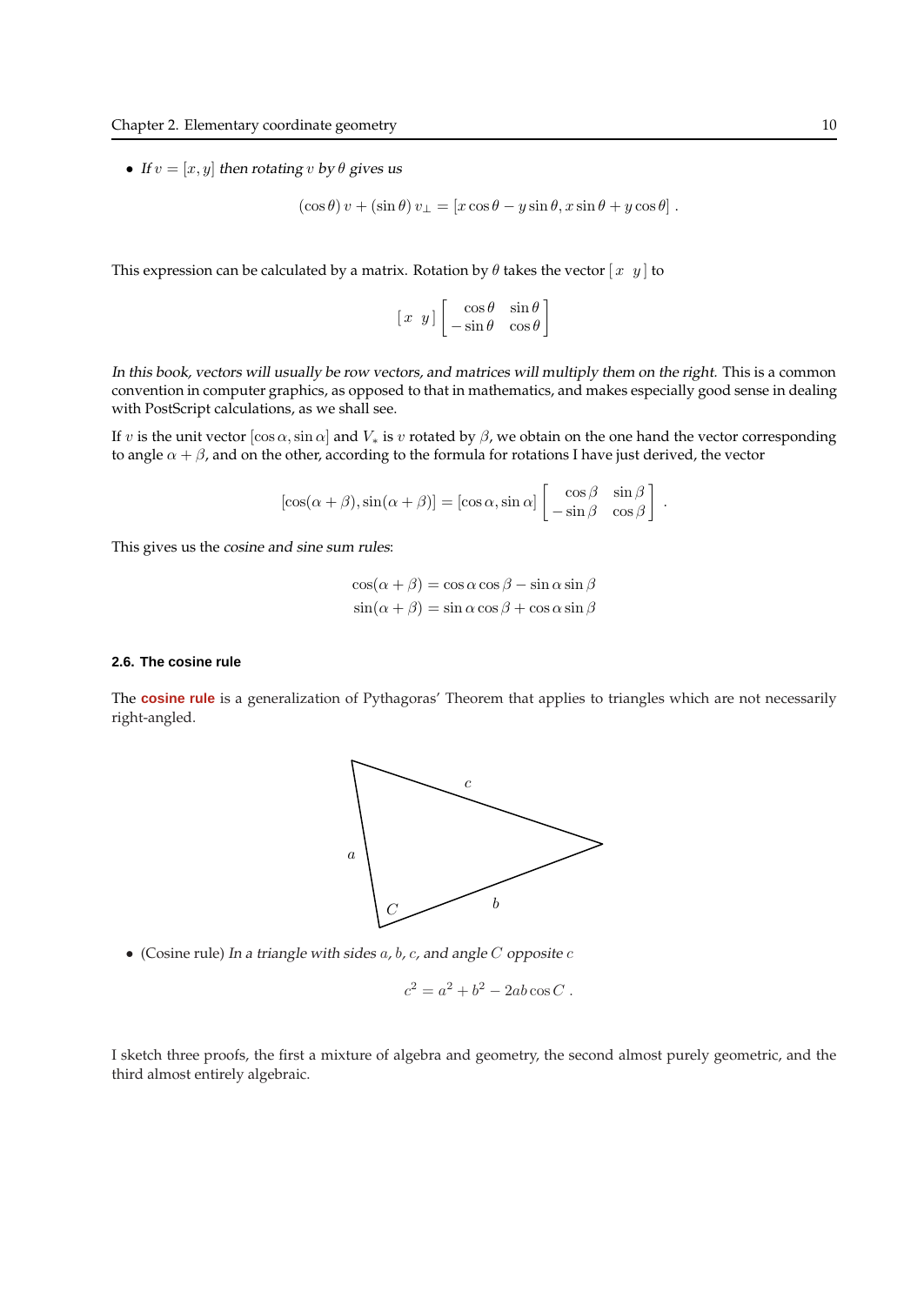

The first one applies the cosine sum formula and Pythagoras' Theorem to the diagram above.



The second generalizes Euclid's proof of Pythagoras' Theorem. It begins by showing that the two rectangular areas in the diagram above have equal areas, and then finally applies the definition of cosine.

As for the third, it uses the dot-product in 2D. Recall:

• If the angle between two vectors  $u$  and  $v$  is  $\theta$  then

$$
\cos \theta = \frac{u \bullet v}{\|u\| \|v\|}
$$

.

Now start by writing the cosine rule in terms of vectors. We want to show that

$$
\cos\theta = \frac{\|u-v\|^2-\|u\|^2-\|v\|^2}{2\|u\|\,\|v\|}
$$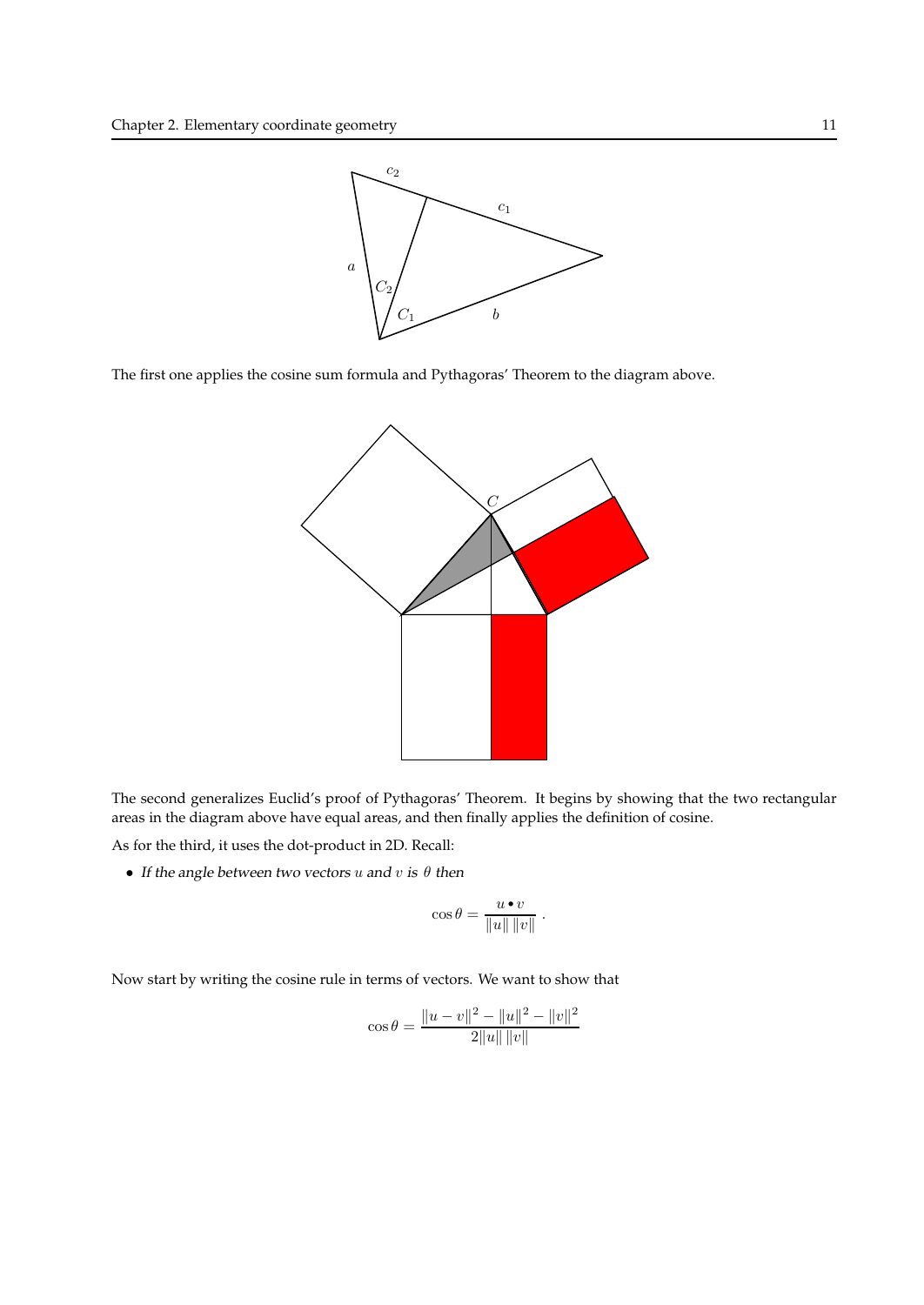where u and v are vectors along the sides of the triangle with lengths a and b, and therefore the third side of the triangle is  $u - v$ . Following the equation above we reduce

$$
\frac{(u-v)\bullet(u-v) - u\bullet u - v\bullet v}{2||u|| ||v||} = \frac{u\bullet u - 2u\bullet v + v\bullet v - u\bullet u - v\bullet v}{2||u|| ||v||}
$$

$$
= \frac{u\bullet v}{||u|| ||v||}
$$

$$
= \cos\theta \quad \text{sure enough.}
$$

**Exercise 2.9.** Finish both the first two proofs. For the second, add several diagrams illustrating the argument.

#### **2.7. Dot products in higher dimensions**

The dot product of two vectors in any number n of dimensions greater than two or three is by definition the sum of the products of their coordinates:

$$
(x_1, x_2,..., x_n) \bullet (y_1, y_2,..., y_n) = x_1y_1 + x_2y_2 + \cdots + x_ny_n.
$$

The formal rules we have seen to be true in two dimensions hold also in three dimensions and more.

• For vectors u and v in 2 or 3 dimensions

$$
u \bullet v = \|u\| \|v\| \cos \theta
$$

where  $\theta$  is the angle between them.

The proof of this is just the reverse of the third argument in the last section.

In particular:

• The dot product of two vectors is 0 precisely when they are perpendicular to each other.

Of course it is only in 2 or 3 dimensions that we have a geometric definition of the angle between two vectors. In higher dimensions, this formula is used to define that angle algebraically.

#### **2.8. Lines**

One way of representing lines in the plane is by means of an equation

$$
y = mx + b.
$$

But this cannot represent vertical lines, those parallel to the y-axis, which have an equation  $x = a$ . The uniform way to represent all lines is by means of an equation

$$
Ax + By + C = 0.
$$

For example,  $y - mx - b = 0$  or  $x - a = 0$ . Lines which are not vertical are those with  $B \neq 0$ , in which case we can solve for y. The problem with this scheme is that if  $Ax + By + C = 0$  is the equation of a line and c is a non-zero constant then  $cAx + cBy + cC = (cA)x + (cB)y + (cC) = 0$  is also the equation of the same line. This means that the coordinates  $[A, B, C]$  of a line are **homogeneous**—only determined up to multiplication by a non-zero scalar. This is the first place in which homogeneous coordinates occur in this book. They will play an extremely important role later on, especially when we come to 3D graphics, and also in understanding how PostScript handles coordinates in 2D.

In the equation  $y = mx + b$  both m and b have a geometrical interpretation—m is the slope and b the y-intercept. What is the geometrical significance of A, B, and C in the equation  $Ax + By + C = 0$ ?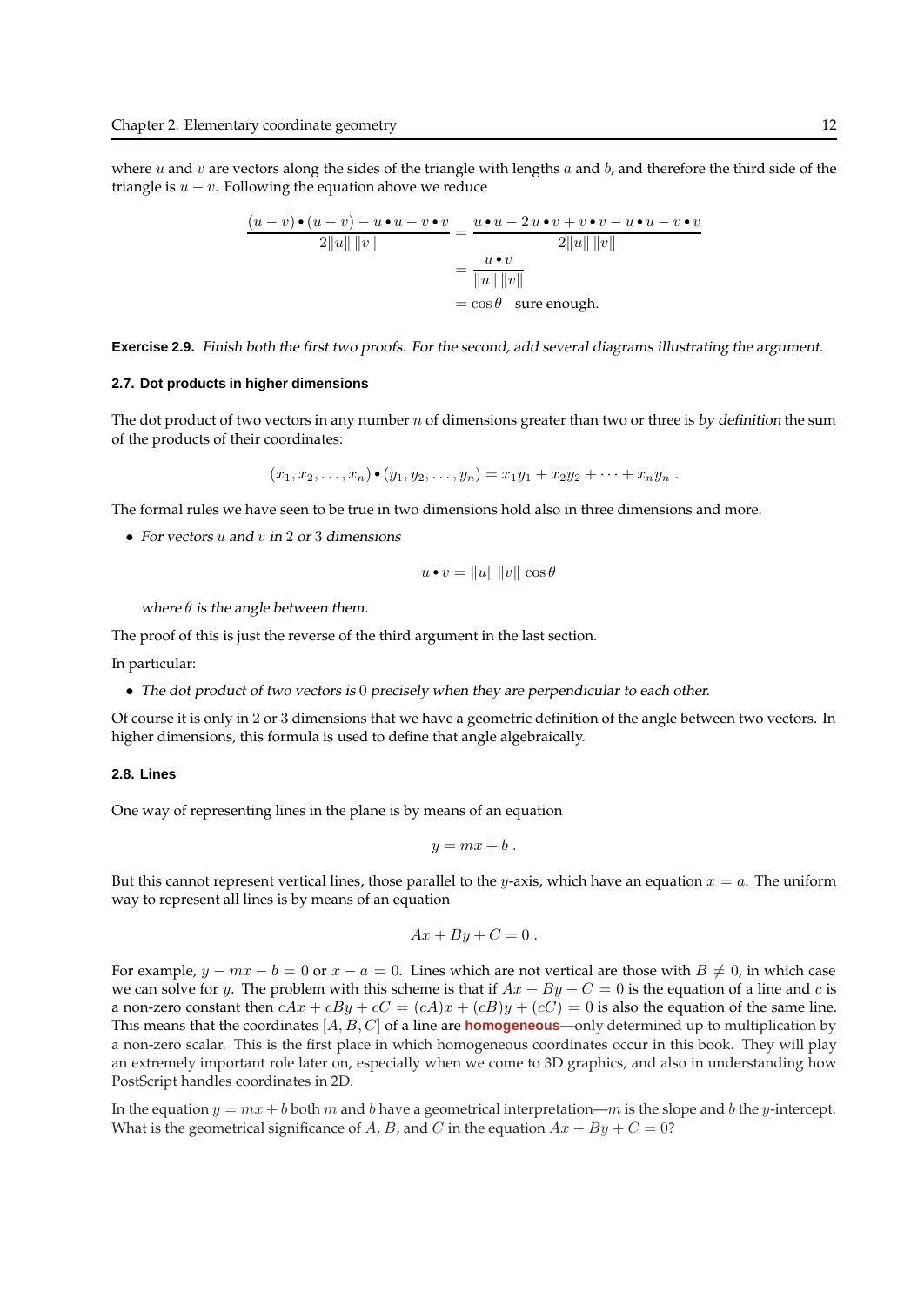Suppose  $C = 0$ . The equation is  $Ax + By = 0$ , which can be rewritten

$$
[A, B] \bullet [x, y] = 0
$$

But this is the condition that  $[x, y]$  be perpendicular to  $[A, B]$ . In other words,  $[A, B]$  is the direction perpendicular to the line  $Ax + By = 0$ . In other words, the line  $Ax + By = 0$  is the unique line that is (1) perpendicular to the vector  $[A, B]$  and (2) passing through the origin.

Now look at the general case  $Ax + By + C = 0$ . If  $P = (x_P, y_P)$  and  $Q = (x_Q, y_Q)$  are two points on this line, then  $A_x + B_y + C = 0$ 

$$
AxP + ByP + C = 0
$$

$$
AxQ + ByQ + C = 0
$$

$$
A(xQ - xp) + B(yQ - yp) = 0
$$

which says that the vector  $Q - P$  is perpendicular to [A, B]. In other words, we have the following picture:



• The vector [A, B] is perpendicular to the line  $Ax + By + C = 0$ .

What is the meaning of  $C$ ? If  $C = 0$  the line passes through the origin. This makes plausible:

• The quantity

$$
\frac{-C}{\sqrt{A^2 + B^2}}
$$

is the signed distance of the line  $Ax + By + C = 0$  from the line  $Ax + By = 0$ .

**Exercise 2.10.** Explain why this is true. (Hint: use projections.)

**Exercise 2.11.** Given a line  $Ax + By + C = 0$  and a point P, find a formula for the perpendicular projection of P onto the line.

**Exercise 2.12.** Given two lines  $A_1x + B_1y + C_1 = 0$  and  $A_2x + B_2y + C_2 = 0$ , find a formula for the point of intersection.

**Exercise 2.13.** Given two points P and Q, find a formula for the line containing them.

**Exercise 2.14.** Given a line  $Ax + By + C = 0$ , find a formula for the line obtained by rotating it by 90 $^{\circ}$  around the origin.

The line  $Ax + By + C = 0$  separates the plane into two halves, one where  $Ax + By + C > 0$  and the other where it is negative. Which side is which?